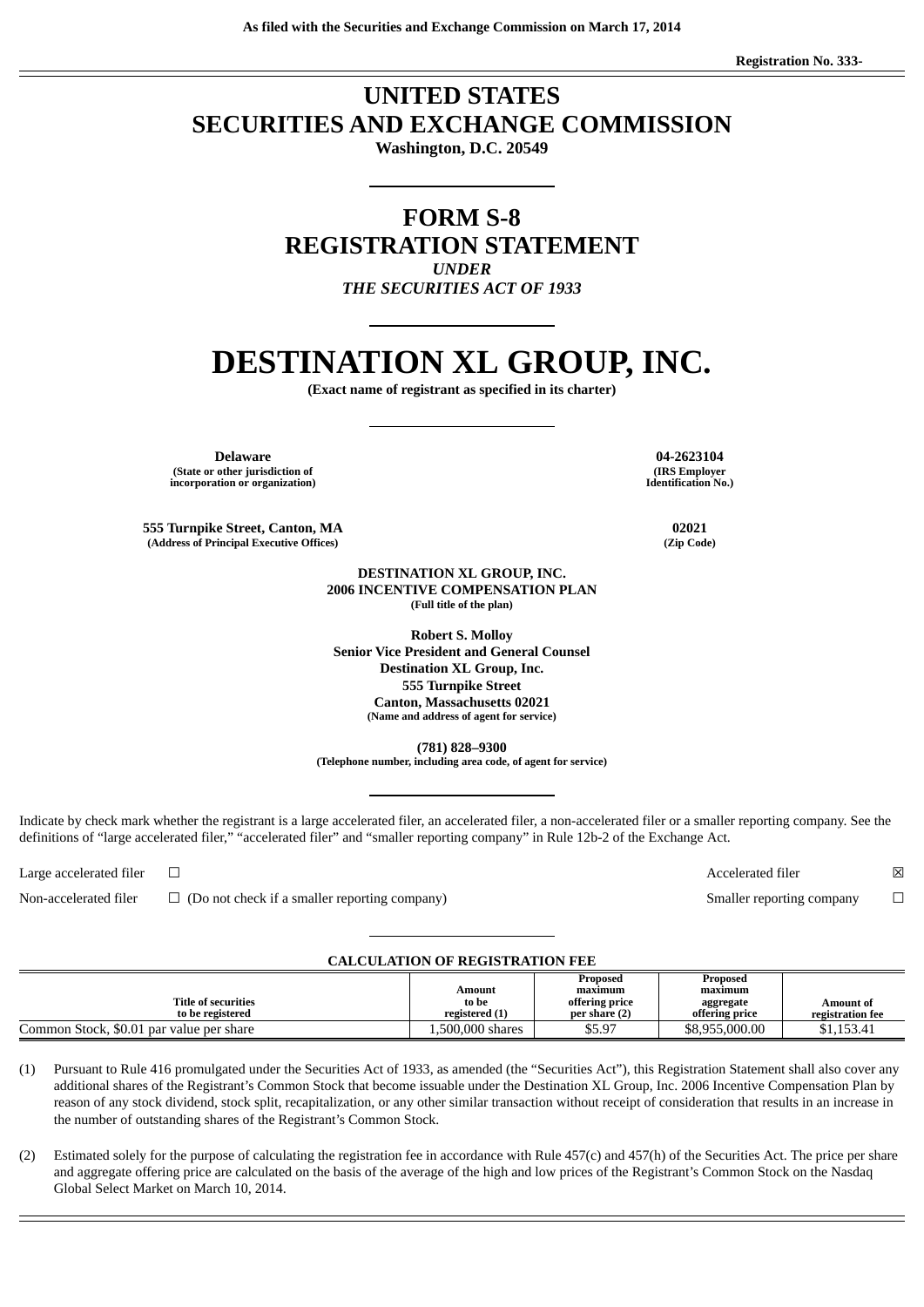#### **REGISTRATION OF ADDITIONAL SECURITIES PURSUANT TO GENERAL INSTRUCTION E**

This registration statement (this "Registration Statement") is being filed to register an additional 1,500,000 shares of the Registrant's common stock which may be offered or sold from time to time pursuant to the Registrant's 2006 Incentive Compensation Plan, as amended (the "Plan"). Pursuant to General Instruction E of Form S-8, the Registrant hereby incorporates by reference the contents of the Registrant's following Registration Statements on Form S-8, except for Items 3 and 8 which are being updated by this Registration Statement: (i) Registration Statement on Form S-8 (File No. 333-170708) filed with the Securities and Exchange Commission (the "Commission") on November 19, 2010 registering 2,500,000 shares under the Plan; (ii) Registration Statement on Form S-8 (File No. 333-163245) filed with the Commission on November 20, 2009 registering 750,000 shares under the Plan, and (iii) Registration Statement on Form S-8 (File No. 333-136890) filed with the Commission on August 25, 2006 registering 2,500,000 shares under the Plan.

#### **PART II**

#### **INFORMATION REQUIRED IN THE REGISTRATION STATEMENT**

#### **Item 3. Incorporation of Documents by Reference.**

The Registrant is subject to the informational and reporting requirements of Sections 13(a), 14, and 15(d) of the Securities Exchange Act of 1934, as amended (the "Exchange Act"), and in accordance therewith files reports, proxy statements and other information with the Commission. The following documents, which are on file with the Commission, are incorporated in this Registration Statement by reference:

- (a) The Registrant's Annual Report on Form 10–K for the fiscal year ended February 1, 2014.
- (b) All other reports filed pursuant to Section 13(a) or 15(d) of the Exchange Act since the end of the fiscal year covered by the document referred to in (a) above.
- (c) The description of the Registrant's common stock contained in the Registrant's Registration Statement on Form 8–A/A, filed on August 28, 2009, and all amendments and reports updating such description.

In addition, all documents subsequently filed by the Registrant pursuant to Sections 13(a), 13(c), 14 and 15(d) of the Exchange Act, prior to the filing of a post–effective amendment which indicates that all securities offered hereby have been sold or which deregisters all securities then remaining unsold, shall be deemed to be incorporated by reference in this Registration Statement and to be part hereof from the date of the filing of such documents. Any statement contained in a document incorporated or deemed to be incorporated by reference herein shall be deemed to be modified or superseded for the purposes of this Registration Statement to the extent that a statement contained herein or in any other subsequently filed document which also is or is deemed to be incorporated by reference herein modifies or supersedes such statement. Any statement so modified or superseded shall not be deemed, except as so modified or superseded, to constitute a part of this Registration Statement.

#### **Item 8. Exhibits.**

The Exhibit Index immediately preceding the exhibits is incorporated herein by reference.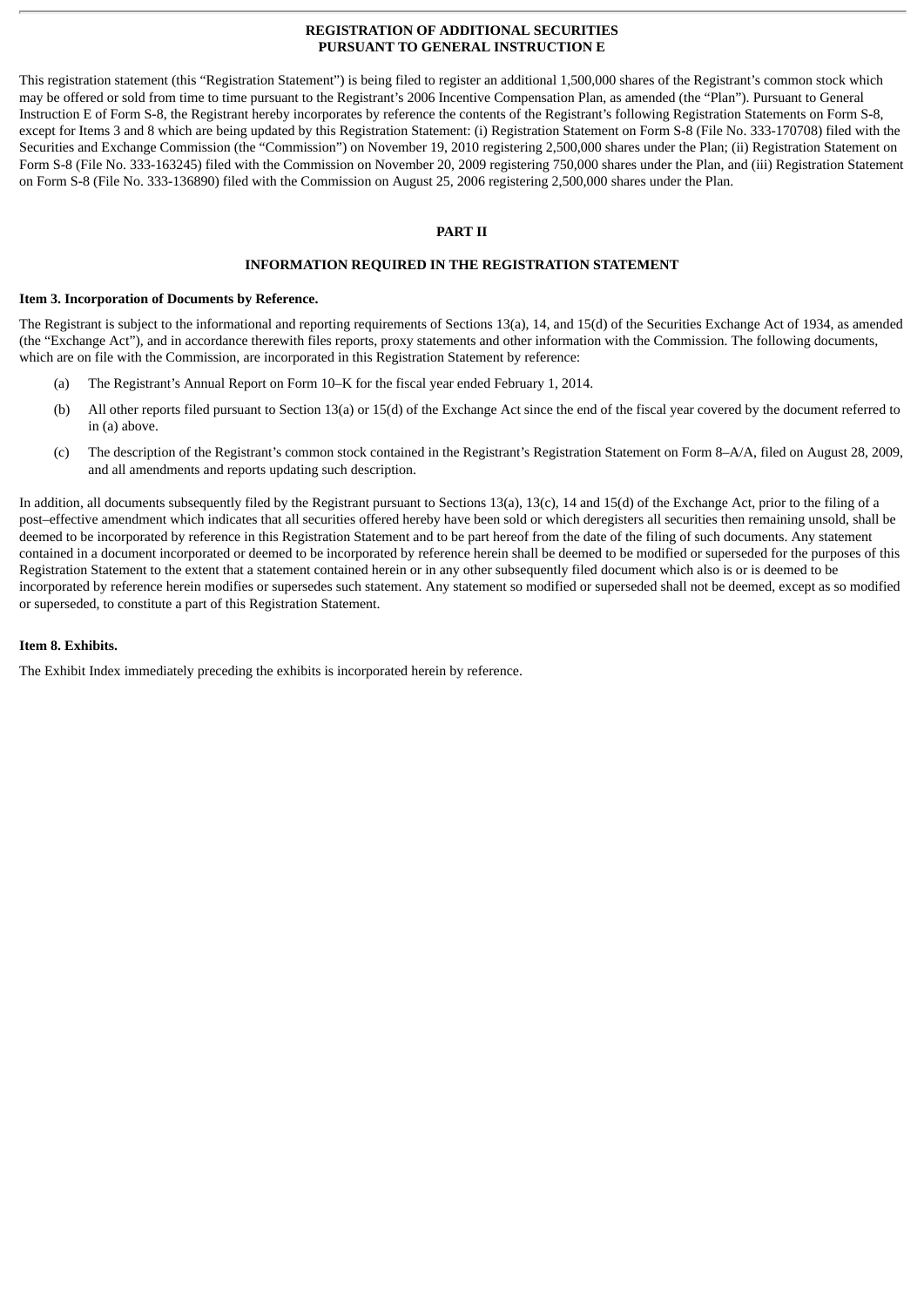#### **SIGNATURES**

Pursuant to the requirements of the Securities Act of 1933, the Registrant certifies that it has reasonable grounds to believe that it meets all of the requirements for filing on Form S-8 and has duly caused this Registration Statement to be signed on its behalf by the undersigned, thereunto duly authorized, in the Town of Canton, Commonwealth of Massachusetts, on this 17th day of March 2014.

#### DESTINATION XL GROUP, INC.

By: Robert S. Molloy

Robert S. Molloy Senior Vice President, General Counsel

Pursuant to the requirements of the Securities and Exchange Act of 1934, this report has been signed below by the following persons in the capacities and on the dates indicated.

| <b>Signatures</b>                                         | <b>Title</b>                                                                                | <b>Date</b>    |  |
|-----------------------------------------------------------|---------------------------------------------------------------------------------------------|----------------|--|
| DAVID A. LEVIN<br>/S/<br>David A. Levin                   | President and Chief Executive Officer (Principal<br><b>Executive Officer) and Director</b>  | March 17, 2014 |  |
| <b>JOHN E. KYEES</b><br>/S/<br><b>John E. Kyees</b>       | Interim Chief Financial Officer (Principal<br>Financial Officer) and Director               | March 17, 2014 |  |
| PETER H. STRATTON, JR.<br>/S/<br>Peter H. Stratton, Jr.   | Senior Vice President of Finance and Corporate<br>Controller (Principal Accounting Officer) | March 17, 2014 |  |
| <b>SEYMOUR HOLTZMAN</b><br>/S/<br><b>Seymour Holtzman</b> | Chairman of the Board of Directors                                                          | March 12, 2014 |  |
| /S/ ALAN S. BERNIKOW<br><b>Alan S. Bernikow</b>           | <b>Director</b>                                                                             | March 11, 2014 |  |
| <b>JESSE H. CHOPER</b><br>/S/<br><b>Jesse H. Choper</b>   | <b>Director</b>                                                                             | March 11, 2014 |  |
| <b>WILLEM MESDAG</b><br>/S/<br><b>Willem Mesdag</b>       | Director                                                                                    | March 11, 2014 |  |
| <b>WARD K. MOONEY</b><br>/S/<br>Ward K. Mooney            | Director                                                                                    | March 11, 2014 |  |
| GEORGE T. PORTER, JR.<br>/S/<br>George T. Porter, Jr.     | <b>Director</b>                                                                             | March 11, 2014 |  |
| MITCHELL S. PRESSER<br>/S/<br><b>Mitchell S. Presser</b>  | <b>Director</b>                                                                             | March 12, 2014 |  |
| <b>IVY ROSS</b><br>/S/<br><b>Ivy Ross</b>                 | Director                                                                                    | March 12, 2014 |  |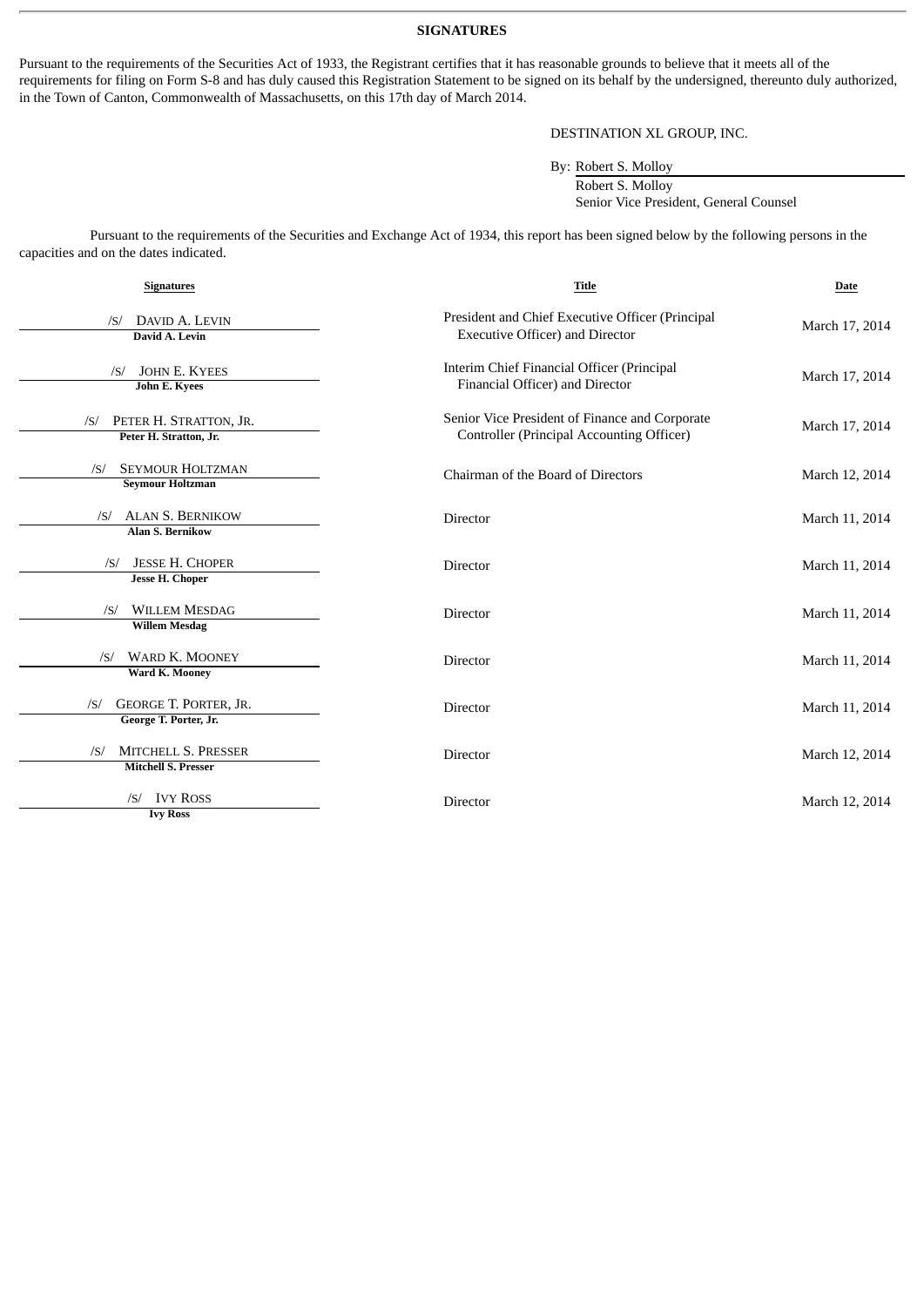#### **EXHIBIT INDEX**

#### **No. Description**

- 4.1 Destination XL Group, Inc. 2006 Incentive Compensation Plan, as amended (included as Exhibit 10.3 to the Registrant's Annual Report on Form 10-K filed on March 17, 2014 and incorporated herein by reference).
- 5.1 Opinion of Greenberg Traurig LLP, counsel to the Registrant.
- 23.1 Consent of Greenberg Traurig LLP (included in Exhibit 5.1).
- 23.2 Consent of KPMG LLP.
- 23.3 Consent of Ernst & Young LLP.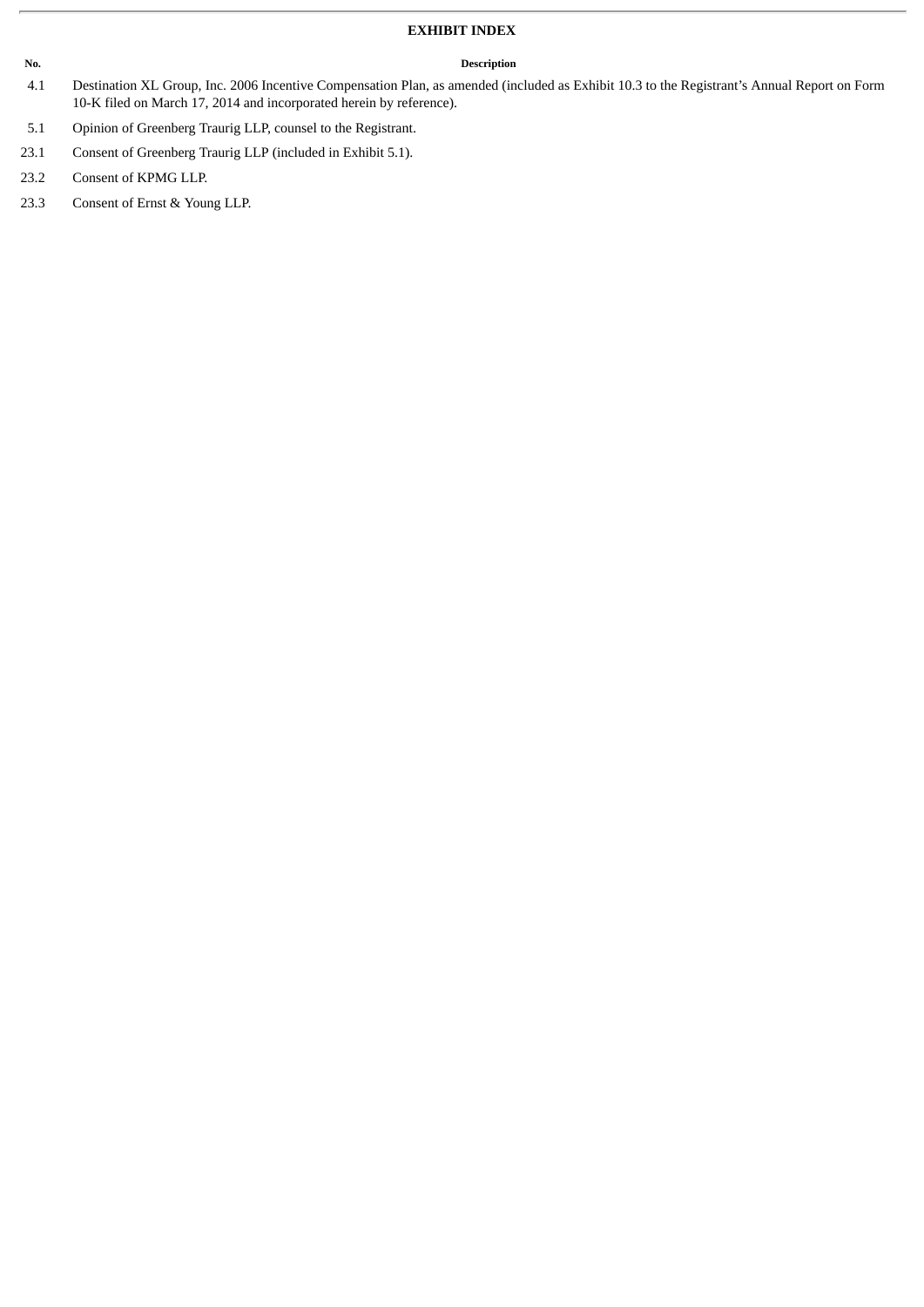# GreenbergTraurig

March 17, 2014

Destination XL Group, Inc. 555 Turnpike Street Canton, Massachusetts 02021

Re: Additional Shares to be Issued Under the Destination XL Group, Inc. 2006 Incentive Compensation Plan

Ladies and Gentlemen:

We have assisted in the preparation of a Registration Statement on Form S-8 (the "Registration Statement") to be filed with the Securities and Exchange Commission (the "Commission") under the Securities Act of 1933, as amended (the "Securities Act"), relating to 1,500,000 shares (the "Shares") of common stock, \$0.01 par value per share (the "Common Stock"), of Destination XL Group, Inc., a Delaware corporation (the "Company"), that may be issued under the Company's 2006 Incentive Compensation Plan, as amended (the "Plan").

We have examined the Certificate of Incorporation and Bylaws of the Company, each as amended and restated to date, and originals, or copies certified to our satisfaction, of all pertinent records of the meetings of the directors and stockholders of the Company, the Registration Statement and such other documents relating to the Company as we have deemed material for the purposes of this opinion.

In our examination of the foregoing documents, we have assumed the genuineness of all signatures, the authenticity of all documents submitted to us as originals, the conformity to original documents of all documents submitted to us as certified, photostatic or other copies, the authenticity of the originals of any such documents and the legal competence of all signatories to such documents.

We assume that the appropriate action will be taken, prior to the offer and sale of the Shares in accordance with the Plan, to register and qualify the Shares for sale under all applicable state securities or "Blue Sky" laws. We express no opinion herein as to the laws of any state or jurisdiction other than the Commonwealth of Massachusetts, the General Corporation Law of the State of Delaware and the federal laws of the United States of America. Please note that we are opining only as to the matters expressly set forth herein, and no opinion should be inferred as to any other matters.

Based on the foregoing, we are of the opinion that the Shares have been duly authorized for issuance and, when the Shares are issued and paid for in accordance with the terms and conditions of the Plan, the Shares will be validly issued, fully paid and nonassessable.

We hereby consent to the filing of this opinion with the Commission in connection with the Registration Statement in accordance with the requirements of Item 601(b)(5) of Regulation S-K under the Securities Act. In giving such consent, we do not hereby admit that we are in the category of persons whose consent is required under Section 7 of the Securities Act or the rules and regulations of the Commission.

Very truly yours,

/s/ Greenberg Traurig, LLP

Greenberg Traurig, LLP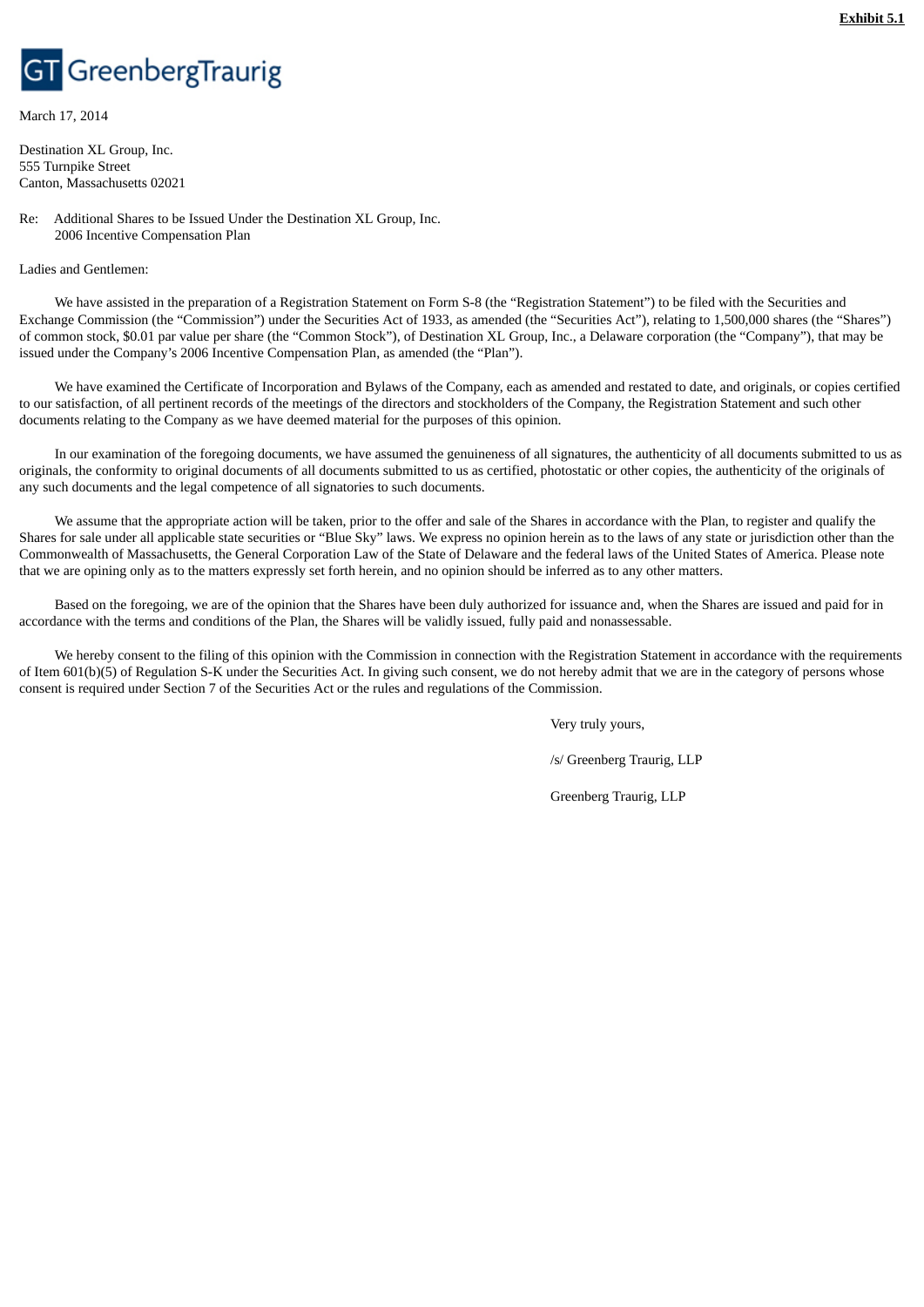#### **Consent of Independent Registered Public Accounting Firm**

The Board of Directors and Shareholders Destination XL Group, Inc.:

We consent to the use of our reports dated March 17, 2014 with respect to the consolidated balance sheet of Destination XL Group, Inc. as of February 1, 2014 and the related consolidated statement of operations, comprehensive income (loss), changes in stockholders' equity, and cash flows for the year ended February 1, 2014, and the effectiveness of internal control over financial reporting as of February 1, 2014, incorporated herein by reference.

Boston, Massachusetts March 17, 2014

/S/ KPMG LLP